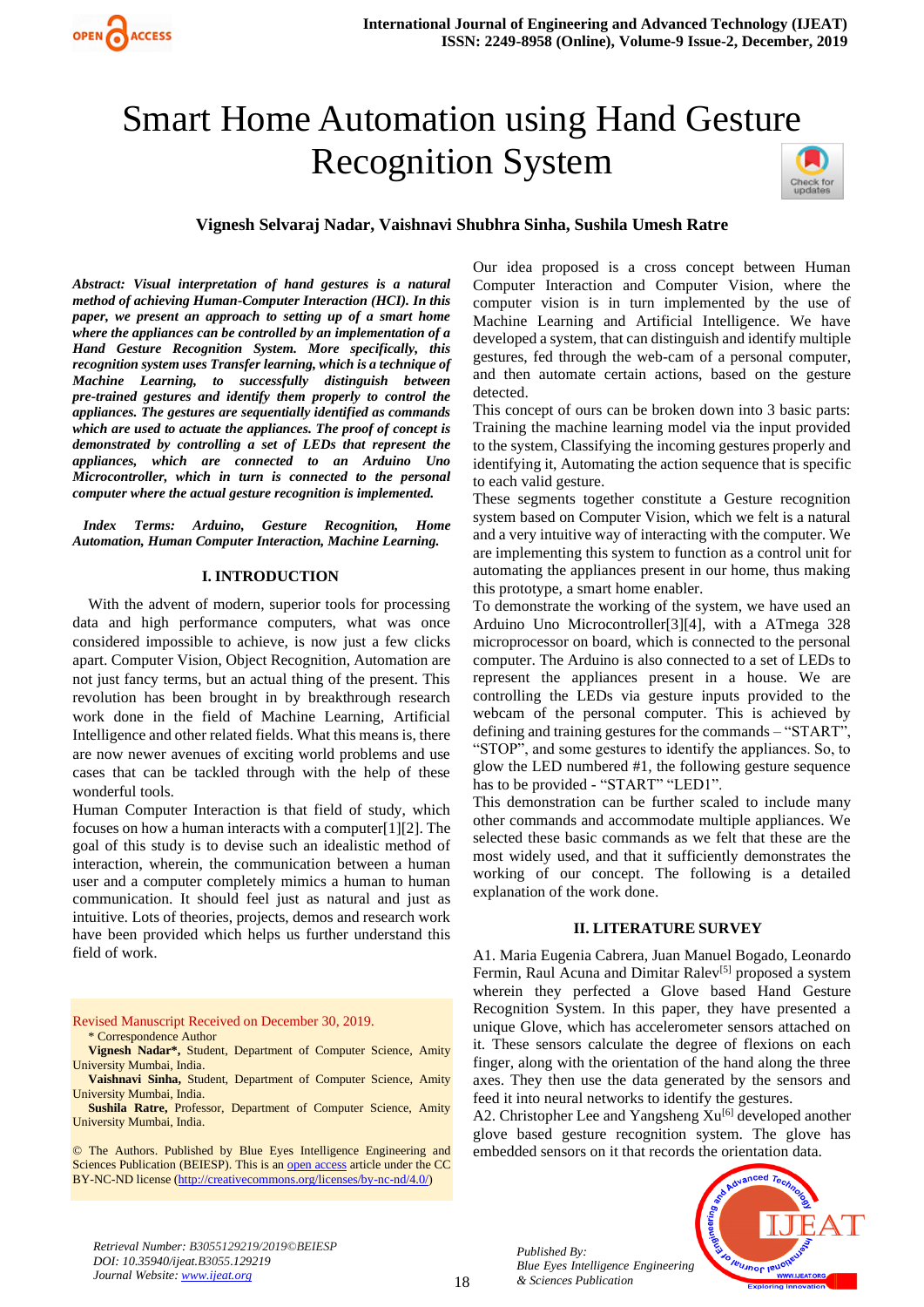This provides them with enough information to develop a gesture recognition system that uses neural networks to classify up to 14 letters from the Hand motioned alphabets, after providing only one or two examples of each.

The following points were noted in following research papers:

1.Usage of this mechanical apparel, that is the Glove, is a very tedious task and does not feel natural at all.

2.The mechanical Glove can recognize only up to a fixed total of varying gestures.

A3. Etsuko Ueda and Yoshio Matsumoto<sup>[7]</sup> proposed a hand pose estimation technique. This technique is a subset of Vision based Gesture Recognition System wherein, multiple images of the Hand region are taken using a multiple viewpoint camera system, and then constructing a "Voxel".

Then a 3-dimensional model is fitted using the Hand model and the Voxel model.

This 3-dimensional model is then analyzed to extract the gesture information.

The following points were noted in the research paper:

1. Creation of a new model using inputs provided as an image via a camera setup.

2. Creation of the hand model follows a very complex method of fitting.

#### **III. SYSTEM OVERVIEW**

As introduced earlier, the concept work can be broken down into definitive steps, which include – training the model based on the input provided by the user, identifying the inputs during runtime, and finally, automating the chain or sequence of actions based on the input identified by the system.

A. TRAINING THE MACHINE LEARNING MODEL:

For the purpose of actually recognizing the input provided, we decided to create our own Machine Learning model. There is a vast availability of the models that have been developed with the purpose of recognizing and detecting images and other gestures. But we have still decided to train our own model because using a general machine learning model would mean accommodating and scaling our own algorithm theory to match with that of the generic model. Using our own model provides us with the flexibility to build the entire system exactly to our liking, mold and architect the flow entirely suiting to the use of the system.

So, to train our own model, we use what is known as MobileNet Model. MobileNet<sup>[8][9]</sup> is a pre trained model that is available to use in a web browser, with the help of TensorFlow.js. This MobileNet model can directly classify images, if the images are present in the ImageNet repository, but since we are providing custom gesture input, we are not going to use MobileNet directly. Instead, we are going to fine tune our own model, keeping the MobileNet model as the base model. Therefore, by fine-tuning the MobileNet model, we have created our very own image recognition model that is customized to interpret and identify the gestures provided. MobileNet is a light weight, deep Neural Network. Due to its light weight, it is best suitable for mobile and embedded vision applications just like ours, where we need such a neural network to run on the browser itself.

MobileNet uses depth wise separable convolutions, which basically means that, there are multiple layers of convolutions, where in each layer, the neuron is only connected to a portion of the input image and all the neurons have the same weights of connection.

MobileNet provides us with the flexibility to fine tune our own machine learning model, instead of having to code and create an entire machine learning model from scratch. The parameters of the model can be shared, thus reducing the number of calculations needed to identify an image in this scenario.

We use MobileNet. This is because with the availability of TensorFlow.js, it is now possible to run and execute machine learning algorithms right on the computer's browser itself, instead of downloading external applications to work on it. Keras uses the TensorFlow engine in the background, which makes it very easy to use and accessible across various platforms.

So this is how the image recognition system is setup, in the background. This phase automatically begins when the index file is run when the server is started. As the page loads in the browser, there are multiple options present on the webpage, once it has successfully loaded.



**Fig.1 Training of Model by providing training images** There are fine tuning options present on the left side of the home screen-

LEARNING RATE: Generally, while training in deep neural networks, the optimization algorithms calculate the error in the current model's state and the examples given during as training dataset. The algorithm then updates the weights via backpropagation. The amount with which the weights are updated, also called step size, is known as the Learning Rate. This is usually a number between 0.0 and 1.0

BATCH SIZE: This is a term that is used in Machine Learning, which basically refers to the number of training examples the model utilizes in each iteration.

EPOCHS: This is a term that is used in Machine Learning, which refers to how many times the entire training dataset is provided as a whole to the algorithm.

HIDDEN UNITS: There are multiple number of layers present between the input and the output layers of a Machine Learning model. Each neuron present in these layers, hidden from the outside system, are called as Hidden Units.

On the bottom of the page, there are options to add images. This is a very important and crucial part of the system. It is this part where the inputs of gestures are provided to the MobileNet model to train our very own model. Once the input gesture images are provided for training, we can then start training our model by pressing on the Train Model button present on the right side of the page.

*Published By: Blue Eyes Intelligence Engineering & Sciences Publication* 



*Retrieval Number: B3055129219/2019©BEIESP DOI: 10.35940/ijeat.B3055.129219 Journal Website[: www.ijeat.org](http://www.ijeat.org/)*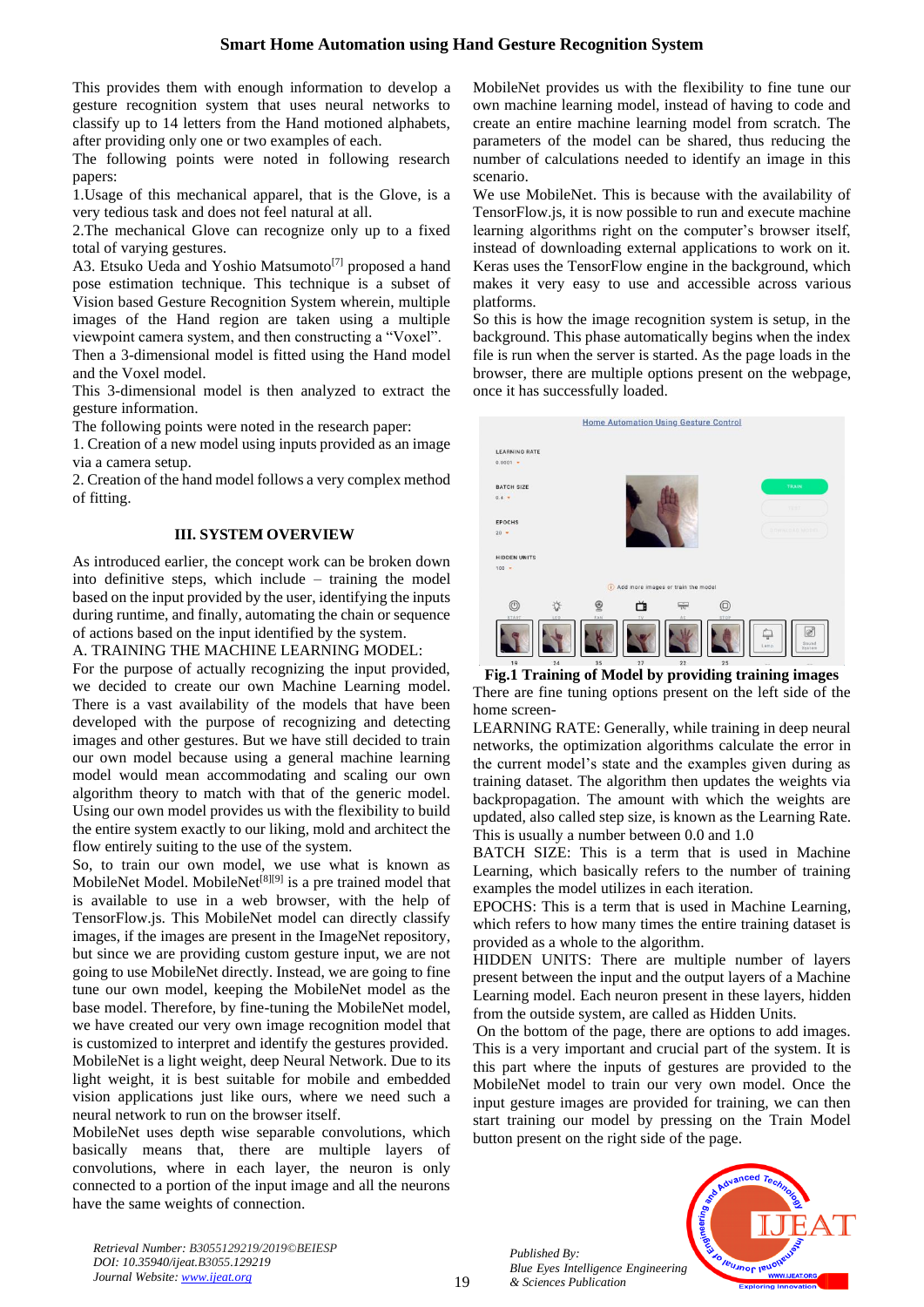

On pressing that button, the images are sent for training and within some time, our model is created. Once the model is created, the cost function is calculated and the resultant Loss of the model is displayed accordingly. We can then either Test or Download the model.

The next phase, identifying the input given to the webcam uses this model that has been trained and tuned by MobileNet.

#### B. IDENTIFYING INPUTS DURING RUNTIME

After the model has been trained, we can start giving gestures during runtime to the webcam. This new gesture will be sent to the model, and it will then try to classify it into one of the inputs provided during training, also called as classes.

Once the input has been recognized, it will then highlight the training class to which the input corresponds to or matches. What happens behind the scenes is that, once a class has been identified, a list is generated. This list contains the ClassId that identifies the class which is selected. This list, which now contains a list of multiple ClassIds, is then checked for a pattern that simulates a command. And if there is a match in the pattern, it is then sent for Automation.

#### Its Working is as follows :

When a class is identified, the ClassId is pushed onto the list. In the proposed system, we have identified two main commands – "START" and "STOP". Gestures are already provided for these commands along with gestures for the appliances while training.

When the class "START" or "STOP" is encountered, it clears the list and then pushes the corresponding ClassId in the zeroth index position. Also, whenever an Appliance is encountered, the corresponding ClassId is pushed onto the list only when the list contains either a START or STOP ClassId at the first position.

So after the ClassId of any appliance is pushed onto the list, this list is now sent as a POST method to the server, which has been setup using Express Framework<sup>[10]</sup> of NodeJS.

Express.js is basically a Node JS web application framework, which has been specifically designed for either single page, multiple page or hybrid web-applications.



## **Fig.2 Recognition of "STOP" gesture during runtime**

This method of sending the list by POST has been used because it is very difficult to send any data during runtime from a web-browser to another physical device without the use of a local server.

#### C. AUTOMATION OF THE GESTURE SEQUENCE

Once the list has been sent to the server, it has to be now communicated to the Arduino Board connected to the computer system.

*Retrieval Number: B3055129219/2019©BEIESP DOI: 10.35940/ijeat.B3055.129219 Journal Website[: www.ijeat.org](http://www.ijeat.org/)*



 **Fig.3 Recognition of the Gesture during runtime**

Arduino Uno has been used to demonstrate and replicate the home environment system. LEDs have been connected to the microcontroller, which mimic the appliances present in a home system.

To achieve the automation, that is, controlling the lights in the current scenario, we have created a JavaScript code file, which contains the code to control the LED's based on the input provided by the list present on the server.

This JS file also resides in the server. To send the code written in JS to Arduino, we used a framework called as JOHNNY FIVE[11]. This framework allows the user to control an Arduino via JavaScript. This also requires the setup and running of a local server, which we have already implemented using the Express Framework

Johnny Five has classes and methods to control the Arduino Board. These methods are used to first define the Arduino Uno as an Object, then using prebuilt functions for defining the pins as LEDs, we can control the toggling on it. All of this work is done in the JavaScript file itself. To initialize the Arduino though, we have to upload the "Standard Firmata"<sup>[12]</sup> code onto the microcontroller. This code is found in the example section of the Arduino IDE. Once the code has been uploaded to the Arduino Uno, we just have to connect the Arduino to the computer and run the JavaScript file present on the server to control it.



**Fig.4 Toggling of LEDs based on Input Gesture Sequence** JS is a scripting language, and since we have used it to run continuously throughout the runtime, we have to setup the server locally and run all these files on it. So, the Index file of the system, which is basically the most important file and also the file which contains the home page, has to be run once the server is started. This page will load up the model and train the new inputs and send the recognized gesture sequence to the JS file that controls the Arduino.

This JS file, which uses Johnny Five framework, will then parse the List and then automate the toggling of the LEDs accordingly.